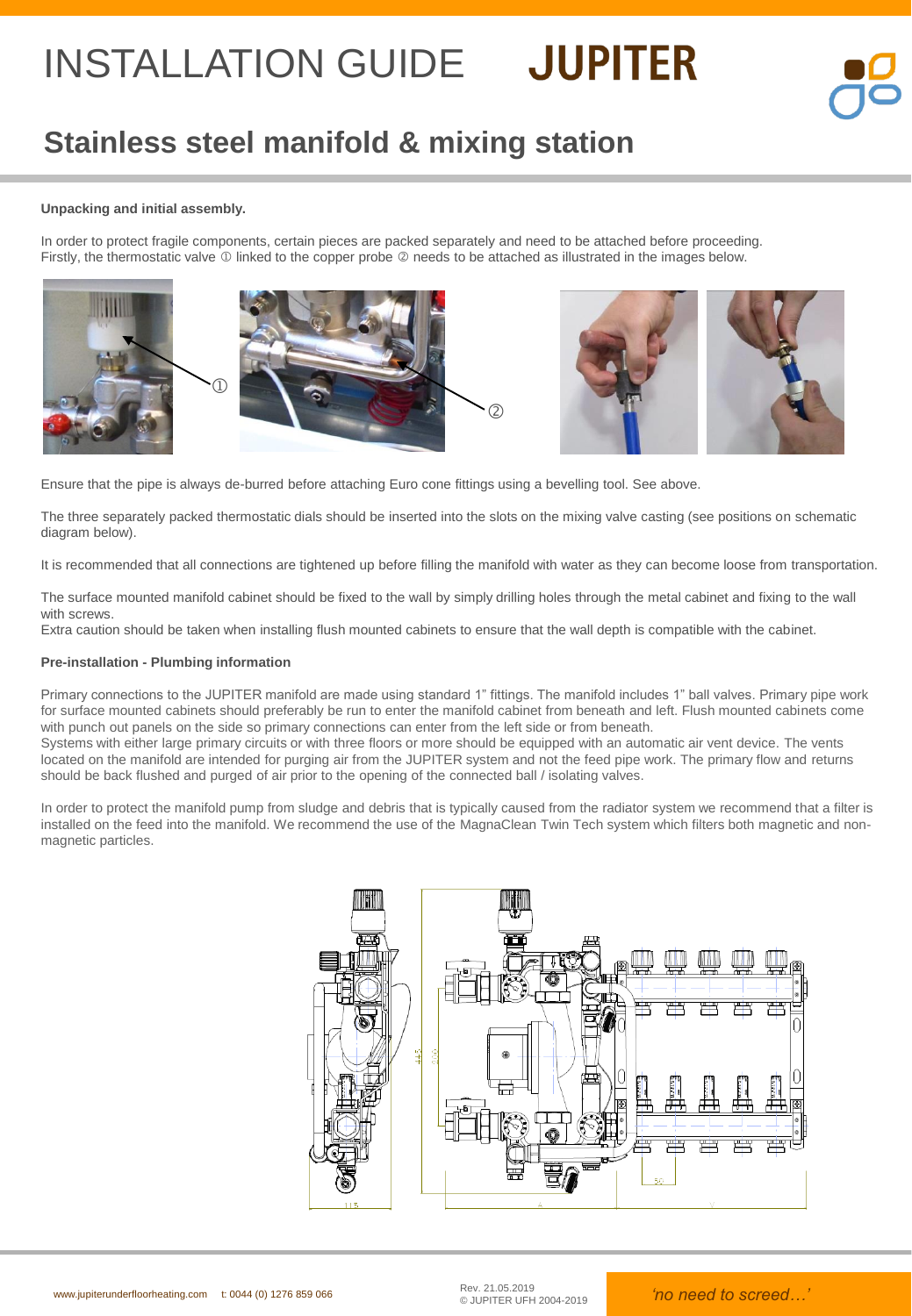

### **Stainless steel manifold & mixing station**



- 1 Thermostatic regulating valve
- 2 Ventilation valves
- 3 Balancing bypass regulator
- 4 Internal ball valves
- 5 Flow direction from pump
- 6 Pump
- 7 Thermometer x 3
- 8 Drain / fill valve
- 9 Drain / fill valve
- 10 Thermostatic limiter
- 11 Adjustable differential pressure valve
- 12 Main return
- 13 Flow meters
- 14 1" isolating valve (flow)
- 15 1" isolating valve (return)
- 16 Manifold (return)
- 17 Manifold (flow)
- 18 Bypass
- 19 Heating circuit valve
- 20 Sensor for thermostatic regulating valve
- 21 Wall brackets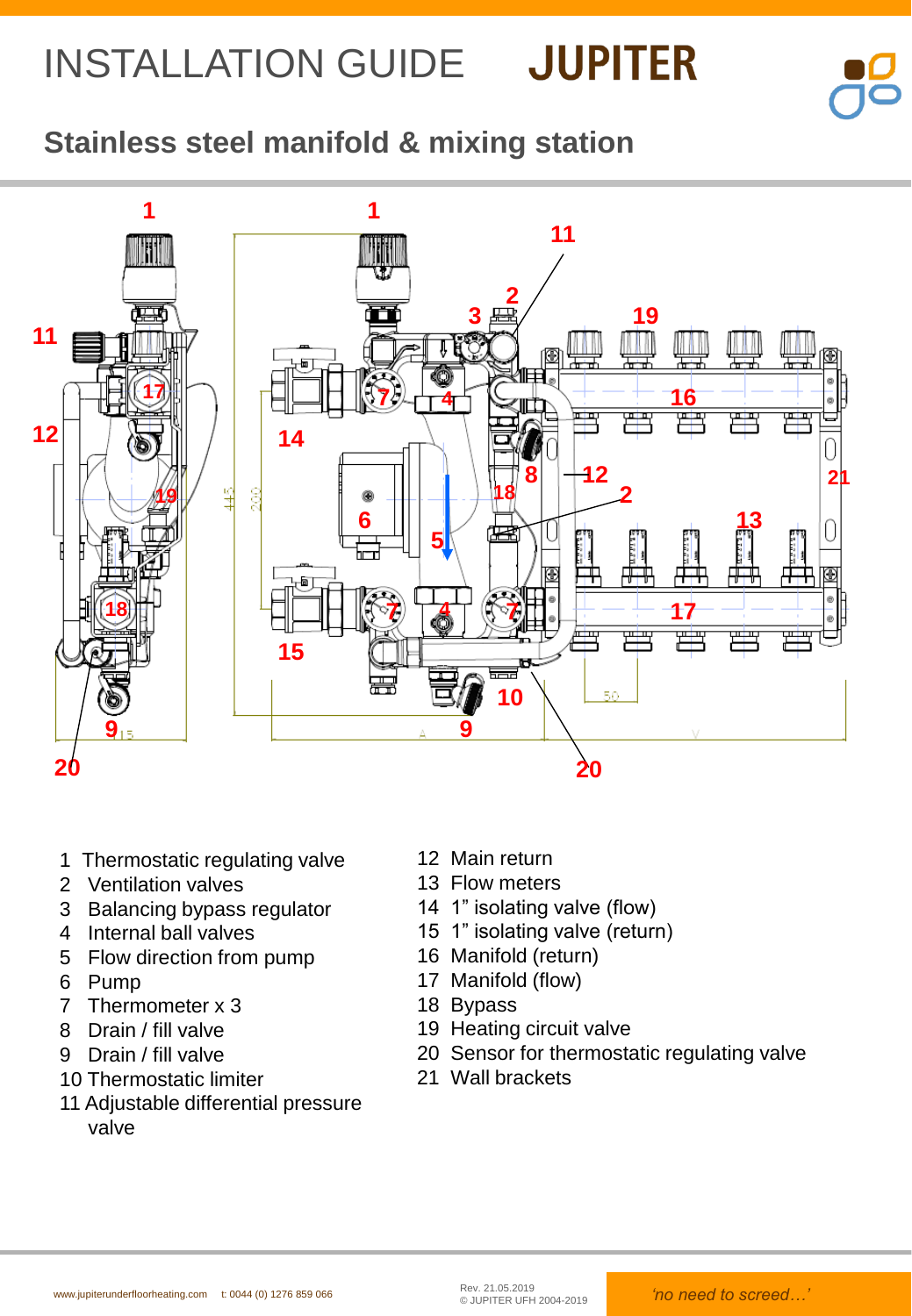

### **Stainless steel manifold & mixing station**





Attach hose lock adapters to upper and lower valves



Once no more air bubbles emerge, simultaneously close the completed circuit and open the next one.





Take off red cap and fully open flow meters



Once purged with air close fill & drain valves using cap. Close upper return valve first then lower fill valve. Only then turn off water supply and remove hoses.



Close main flow and return isolating valves examples of the Close upper and lower integral pump isolating valves open upper and lower fill & drain using the cap itself



Screw down all blue caps on top valves except for circuit you wish to fill



Re-open all blue caps on upper manifold prior to pressure testing. Connect pressure test equipment to upper return valve. Before connecting pressure test to the in-situ hose lock, pump some water out through the connecting pipe to avoid pumping more air into system. Before opening return valve with cap bring pressure up to approx. 4 bar.



Once connected pump up to 6 bar. Once satisfied that there are no leaks, leave on test for a minimum of 1 hour. Once completed decrease pressure to 2 bar and then close return valve using cap. Release remaining pressure before removing test equipment from manifold. Remove hose and close cap

Re-open integral ball valves above and below pump



Do not adjust the primary water temperature regulator. The factory setting is 3. The unit is delivered with the black bypass knob closed. Once system is filled open by 1/16 of a turn anti clockwise. This allows water through the blending valve in the event that all circuits are closed.



240v temperature limit thermostat is factory set to 60°C. Do not make unqualified adjustment.